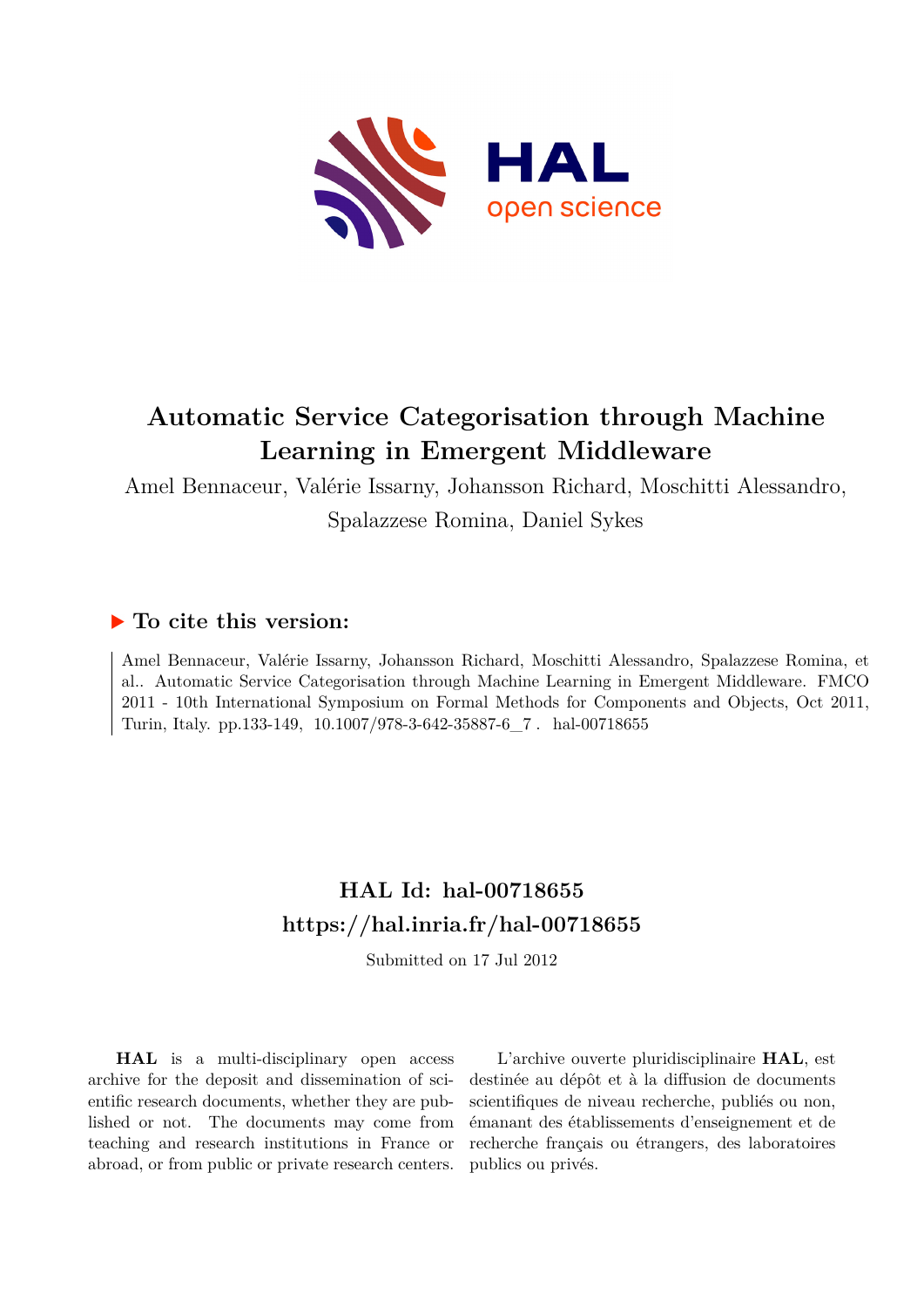# Automatic Service Categorisation through Machine Learning in Emergent Middleware

Amel Bennaceur<sup>1</sup>, Valérie Issarny<sup>1</sup>, Richard Johansson<sup>4</sup>, Alessandro Moschitti<sup>3</sup>, Romina Spalazzese<sup>2</sup>, Daniel Sykes<sup>1</sup>

<sup>1</sup> INRIA, Paris-Rocquencourt, France first.last@inria.fr

<sup>2</sup> University of L'Aquila, Italy romina.spalazzese@di.univaq.it

<sup>3</sup> University of Trento, Italy moschitti@disi.unitn.it

<sup>4</sup> University of Gothenburg, Sweden richard.johansson@svenska.gu.se

Abstract. The modern environment of mobile, pervasive, evolving services presents a great challenge to traditional solutions for enabling interoperability. Automated solutions appear to be the only way to achieve interoperability with the needed level of flexibility and scalability. While necessary, the techniques used to determine compatibility, as a precursor to interaction, come at a substantial computational cost, especially when checks are performed between systems in unrelated domains. To overcome this, we apply machine learning to extract high-level functionality information through text categorisation of a system's interface description. This categorisation allows us to restrict the scope of compatibility checks, giving an overall performance gain when conducting matchmaking between systems. We have evaluated our approach on a corpus of web service descriptions, where even with moderate categorisation accuracy, a substantial performance benefit can be found. This in turn improves the applicability of our overall approach for achieving interoperability in the CONNECT project.

# 1 Introduction

The modern environment of mobile, pervasive, evolving services presents a great challenge to traditional solutions for enabling interoperability. The scale of complexity and heterogeneity of such devices and services, which adhere to many different standards and platforms, greatly increases the cost and difficulty of applying manual approaches. When mobility, dynamic availability, and the potential for evolution are additionally considered, the problem becomes insurmountable. Automatic approaches, termed emergent middleware, can overcome interoperability issues, provided that they are furnished with sufficient and relevant information, in a precise form, about the systems that should interact. This presents two sub-problems: how best to use the given information, and how to specify, extract, or discover such information. This paper addresses one case of the latter, namely, how to extract the high-level, abstract functionality information of a system, given only its detailed syntactic interface.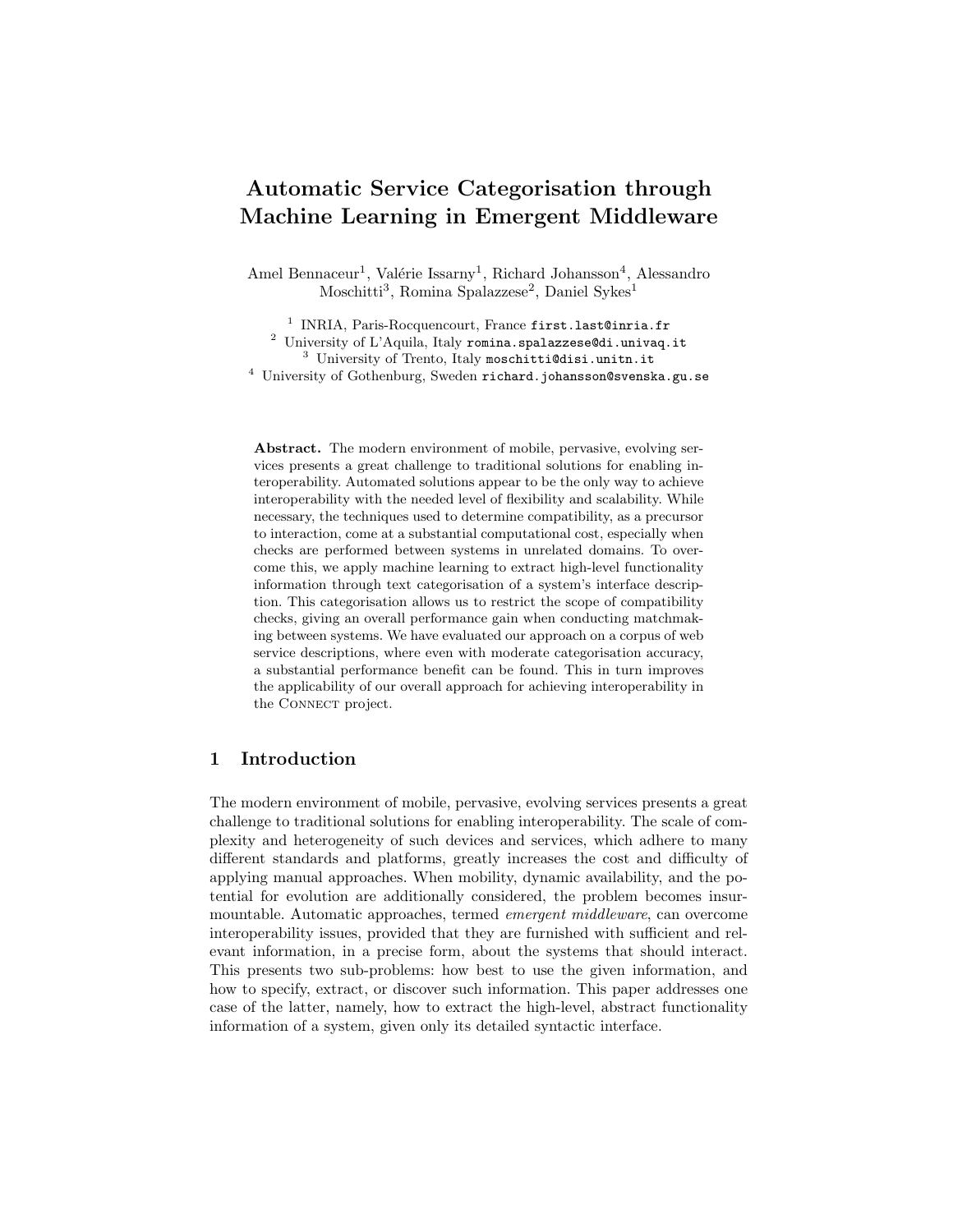This high-level functionality, which we call an affordance, is expressed as a semantic concept from a domain ontology. Given such information we can efficiently check whether it is reasonable to attempt to make two systems interact. For example, there is little to be gained from attempting to overcome the differences between a system whose functionality is described as "Stock" and another whose functionality is described as "Weather". On the other hand there is no guarantee that two systems with the same affordance will be able to interact. To make a final assessment of compatibility, more in-depth analyses considering the interface and conversational protocol of the two systems are necessary. Avoiding such deep, time-consuming analyses motivates our use of affordances. When the affordances do not match, the detailed analyses can be omitted, providing an overall performance benefit for solving interoperability issues at runtime.

However, the requirement for affordance information places a burden on the system designer, and it is likely that legacy systems do not provide such detail. In this paper we describe an approach based on text categorisation, a machine learning technique that is able to categorise systems that have interface descriptions into affordances, based on the terms used in the interfaces. For example, an interface including many instances of the term "ticker" is likely to have the functionality corresponding to the "Stock" affordance. The assignment of affordances is thus completely automated and the full performance benefit of affordances can be reaped.

In Sections 2 and 3 we introduce the CONNECT project in which our work takes place, and outline the approach taken therein for discovering matching pairs of networked systems and synthesising mediators that enable the systems to communicate. In Section 4 we describe how text categorisation is applied to find each system's high-level functionality, and in Section 5 we show how this benefits the Discovery and Synthesis Enablers. Section 7 concludes.

# 2 Background

Our work takes place within the context of the CONNECT project<sup>5</sup>. The aim of the project is to overcome interoperability issues between protocols due to their heterogeneity at various levels by using an approach that dynamically generates the necessary interoperability solution that allows the systems to interact seamlessly. CONNECT hence promotes as a solution the dynamic synthesis of *emergent* CONNECTORS via which systems communicate. The emergent CONNECTORS are concrete system entities synthesised according to the behavioural semantics of protocols executed by the interacting parties at application and middleware layers. The synthesis process is based on a formal foundation for CONNECTORS, which allows learning, reasoning about and adapting the interaction behaviour of networked systems at runtime.

To reach these objectives the project undertakes interdisciplinary research, investigating the following issues and related challenges: (i) modelling and rea-

<sup>5</sup> <http://connect-forever.eu/>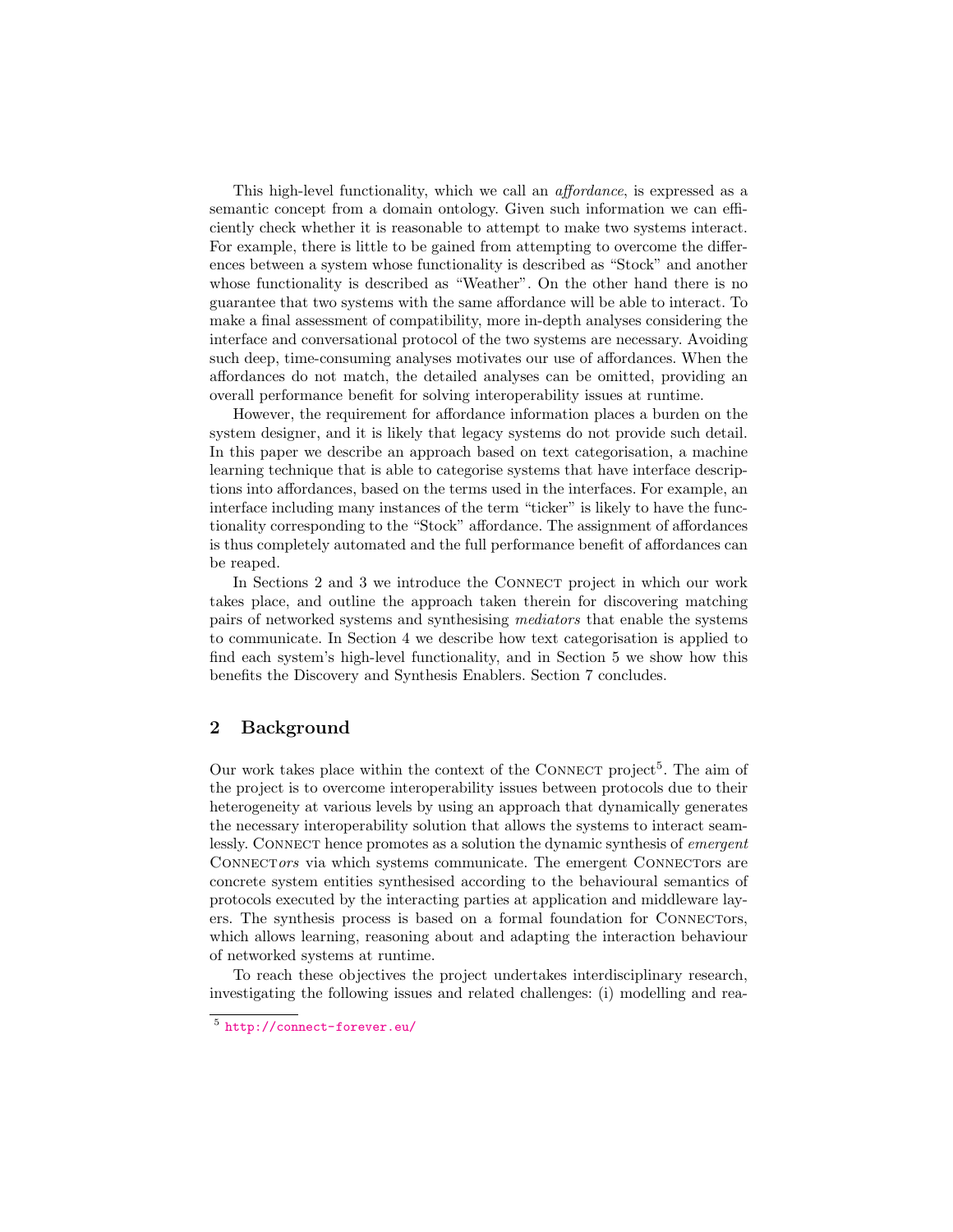

Fig. 1. CONNECT architecture.

soning about peer system functionality; (ii) modelling and reasoning about connector behaviour; (iii) runtime synthesis of CONNECTORS; (iv) learning peer behaviour; (v) dependability assurance; and (vi) system architecture. The architecture to realise these objectives is illustrated in Figure 1.

We call the entities that implement the mechanisms which enable the required connections enablers. In summary, the enablers being developed as part of the architecture are:

- Discovery Enabler: it discovers the networked systems (our generic term for services and other systems) in the environment and collects their information, including interface description and ontological description. Ontological information, in particular, is used to perform a more efficient compatibility check with other systems, i.e., to identify whether, despite possible heterogeneity, one system provides the functionality that another requires.
- Learning Enabler: it infers models of the systems' interaction behaviour, i.e., models expressing how system services can be properly invoked. This enabler leverages active automata learning algorithms.
- Synthesis Enabler: it performs a compatibility check on the system models and, if compatible, automatically synthesises a CONNECTOR that allows them to interact properly.
- Deployment Enabler: it deploys and manages the synthesised CONNECTORS;
- $-$  Monitoring Enabler: it collects information from the CONNECTOrs, filters it, and passes it on to other requesting enablers;
- Dependability & Performance Enabler: it assesses dependability and performance properties at pre-deployment time and at runtime.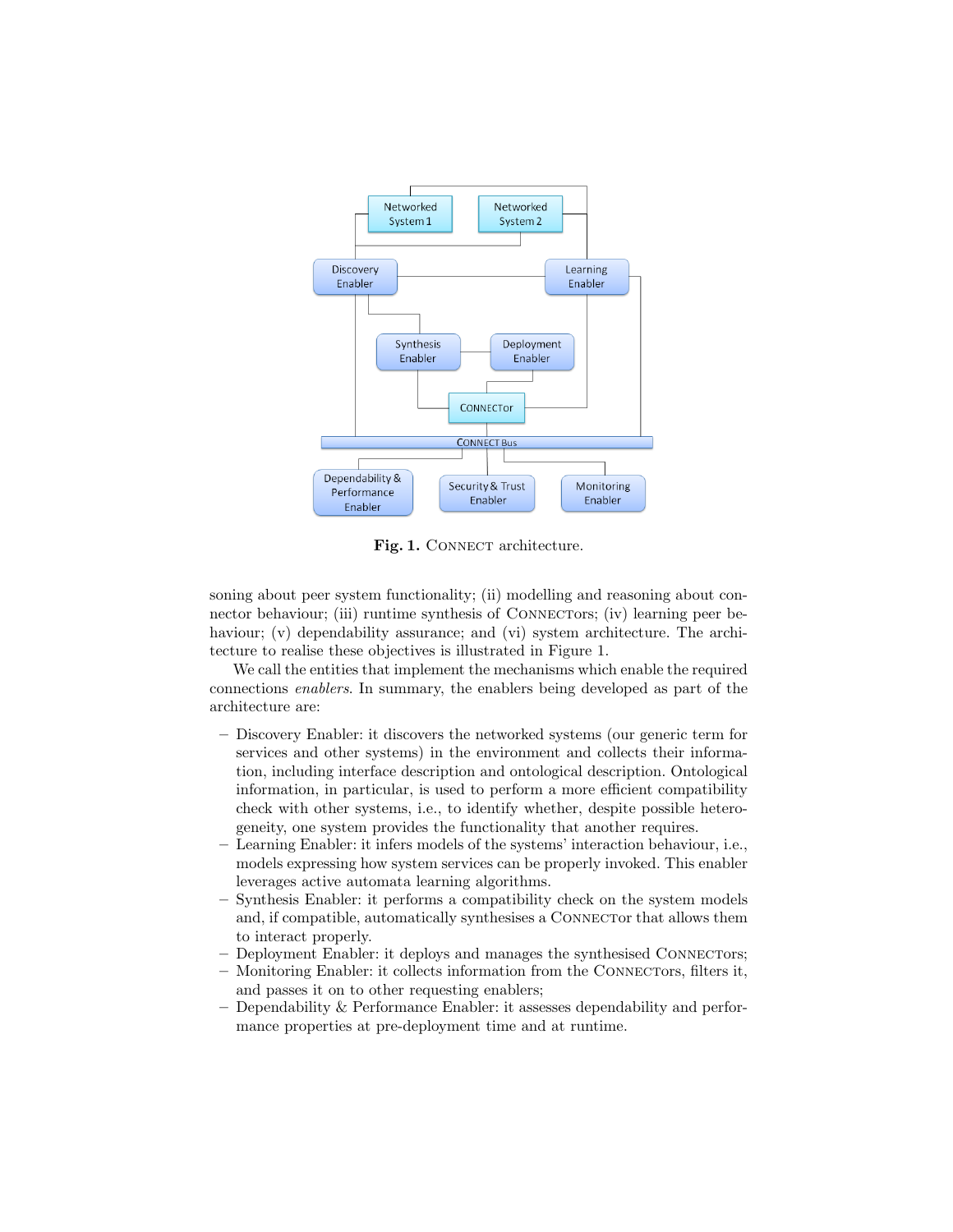– Security and Trust Enabler: it collaborates with the Synthesis Enabler and with the Monitoring Enabler to check that possible security and trust requirements are met at runtime.

Within the described architecture, this paper focuses on the Discovery and Synthesis Enablers that benefit from the inference of high-level functionality through text categorisation.

## 3 Synthesising Emergent Middleware

Figure 2 outlines our overall approach to supporting emergent middleware by synthesising mediators dynamically. The key philosophy of this approach is to (i) discover available networked systems, (ii) *complete the descriptions* of networked systems, (iii) find *matching* pairs among them by analysing the descriptions of the networked systems, and (iv) synthesise mediators that allow them to interact by overcoming their incompatibilities.



Fig. 2. Steps of creating emergent middleware.

Networked systems (NSs) are discovered by the Discovery Enabler. Their descriptions may be incomplete, leading the Discovery Enabler to invoke mechanisms that can infer the missing information. To infer the interaction behaviour, the Learning Enabler is invoked, while in this paper we introduce an additional affordance classifier that is able to infer the system's high-level functionality.

Given two complete networked system descriptions, the next step consists of checking their functional compatibility, i.e., whether at high level of abstraction, the functionality required by one system can be provided by the other (see Figure 3-❶). Functional matching is performed by checking the semantic compatibility of the networked systems' affordances using ontology reasoning. When a pair of NSs have compatible functionality, we verify that they can be made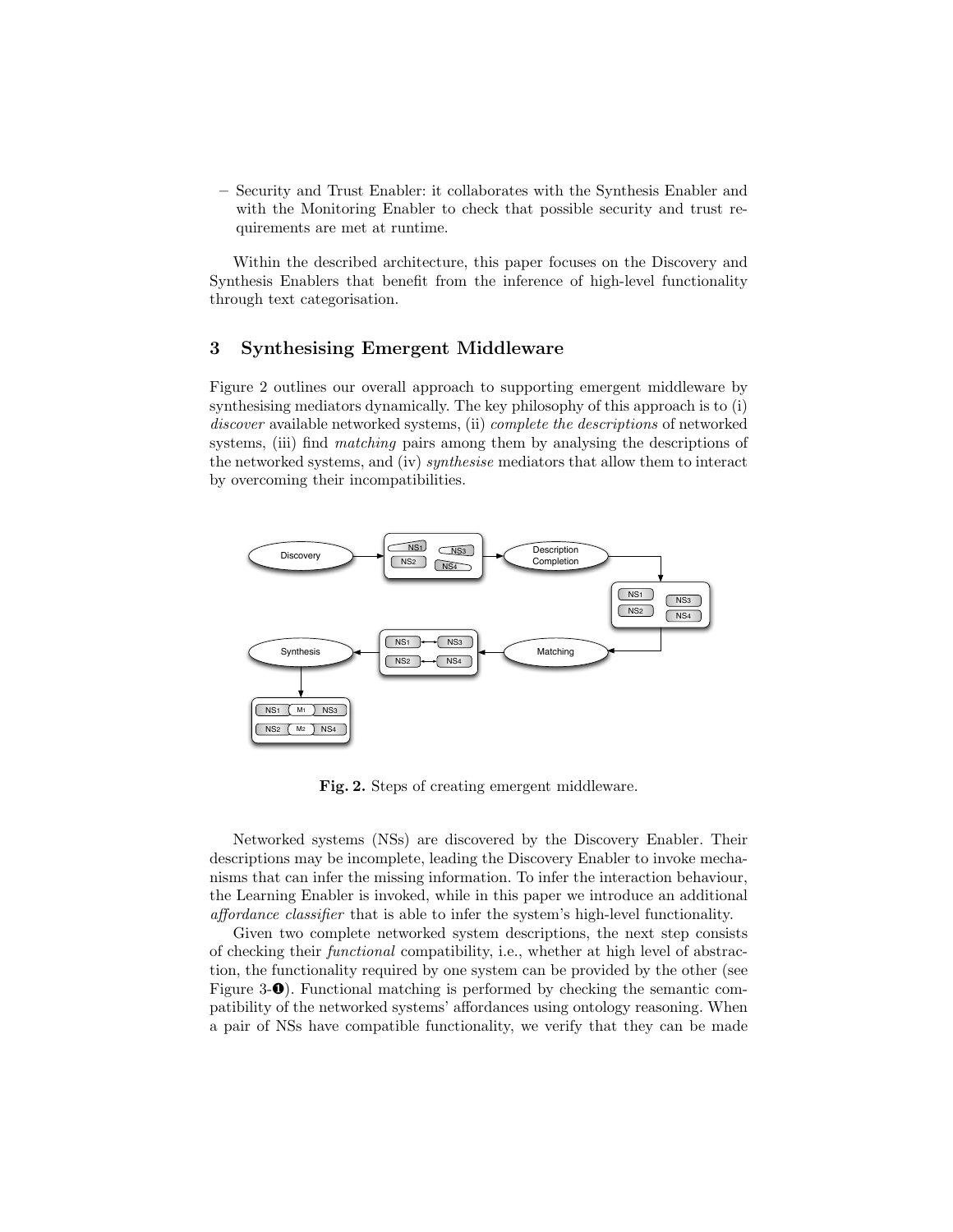interoperable so as to achieve this functionality through behavioural matching (see Figure 3- $\Theta$ ), which is performed by analysing the behaviour of both systems. Subsequently, we synthesise the appropriate mediator which allows the two systems to communicate (see Figure 3-❸).

Ontologies play a crucial role in supporting automatic service composition [1]. They formalise the domain-specific knowledge by describing the concepts of this domain, the functions, and relations between them [2]. Ontology reasoning is particularly important for inferring the relations between concepts in open environments [1], i.e., environments that consist of many interacting systems that are developed by different vendors and are either absolutely unaware of or have only partial knowledge about the global system.

In the remainder of this section, we describe the model of networked systems that allows us to reason about their ability to interoperate. Then we describe the different steps of the matching and synthesis process.



Fig. 3. Matching and synthesis.

#### Networked System Model

A networked system requires or provides an affordance to which it gives access via an explicit interface, and which it realises using a specific behaviour.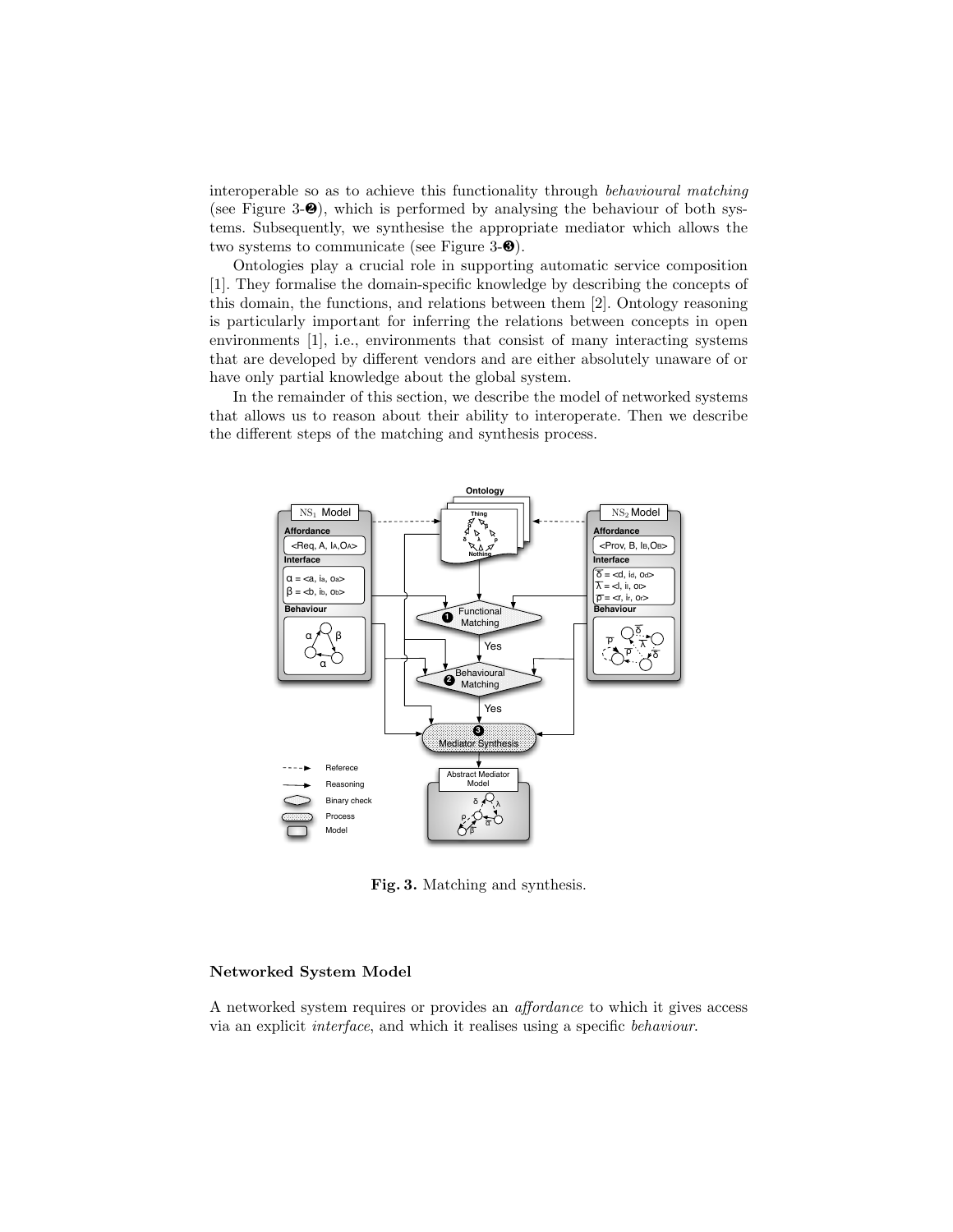The affordance specifies the high-level functionality of a system and is defined as a tuple:  $\mathcal{F}=\langle t, c, i, o\rangle$  where (i) t stands for provided (denoted **prov**) if the system is offering this functionality or required (denoted req) if it is consuming it; (ii) c gives the semantics of the functionality in terms of an ontology concept; (iii)  $i$  (resp.  $o$ ) specifies the set of the high-level inputs (resp. outputs) of the functionality, which are defined as ontology concepts. All concepts belong to the same domain ontology  $\mathcal O$  specifying the application-specific concepts and relations, i.e.,  $c, i, o \in \mathcal{O}$ . Note that a req functionality produces the inputs I and consumes the corresponding outputs  $O$ . In a dual manner, a **prov** functionality consumes the inputs I and produces the corresponding outputs O. In the following we focus on the functionality concept  $c$  without considering data, overloading the term affordance where there is no ambiguity.

The interface defines the set of observable actions that the system requires from or provides to its execution environment, typically provided in the form of a WSDL<sup>6</sup> description. An *input action*  $\alpha = \langle op, i, o \rangle$  (*op*, *i*,  $o \in \mathcal{O}$ ) requires an operation  $op$  for which it produces some input data  $i$  and consumes the output data o. Its dual output action<sup>7</sup>  $\bar{\beta} = \langle \overline{op}, i, o \rangle$  uses the inputs and produces the corresponding outputs. An interface  $\mathcal I$  is then defined as:  $\mathcal I = \{ \langle op_\alpha, i_\alpha, \rangle \}$  $o_{\alpha}$ >}∪{< $\overline{op_{\beta}}, i_{\beta}, o_{\beta}$ >}.

The system behaviour describes its interaction with its environment and defines how the actions of its interface are co-ordinated to implement a specific affordance. We build upon state-of-the-art approaches to formalise system interaction using labelled transition systems (LTS) [3].

#### Ontology-based Functional Matching

Functional matching assesses whether the networked systems are functionally compatible using the following definition. A system requiring the functionality  $\mathcal{F}_R = \langle \textbf{req}, c_R, i_R, o_R \rangle$  and a system providing the functionality  $\mathcal{F}_P = \langle \textbf{prov}, c_P, \rangle$  $i_P, o_P$ , are functionally compatible, written  $\mathcal{F}_P \hookrightarrow \mathcal{F}_R$ , iff in the associated ontology:

- $c_P$  is a subtype of  $c_R$ ,
- $i_P$  is a supertype of  $i_R$  (contravariant), and
- $o_P$  is a subtype of  $o_R$  (covariant).

following the Liskov substitution principle [4]. Intuitively, the  $\mathcal{F}_P$  should provide at least the functionality required by  $\mathcal{F}_R$  and may provide more.

#### Ontology-based Behavioural Matching

Behavioural matching assesses whether the networked systems are behaviourally compatible, i.e., whether there exists an intermediary system (a mediator) through

<sup>6</sup> <http://www.w3.org/TR/wsdl>

<sup>7</sup> Note the use of an overline to denote output actions.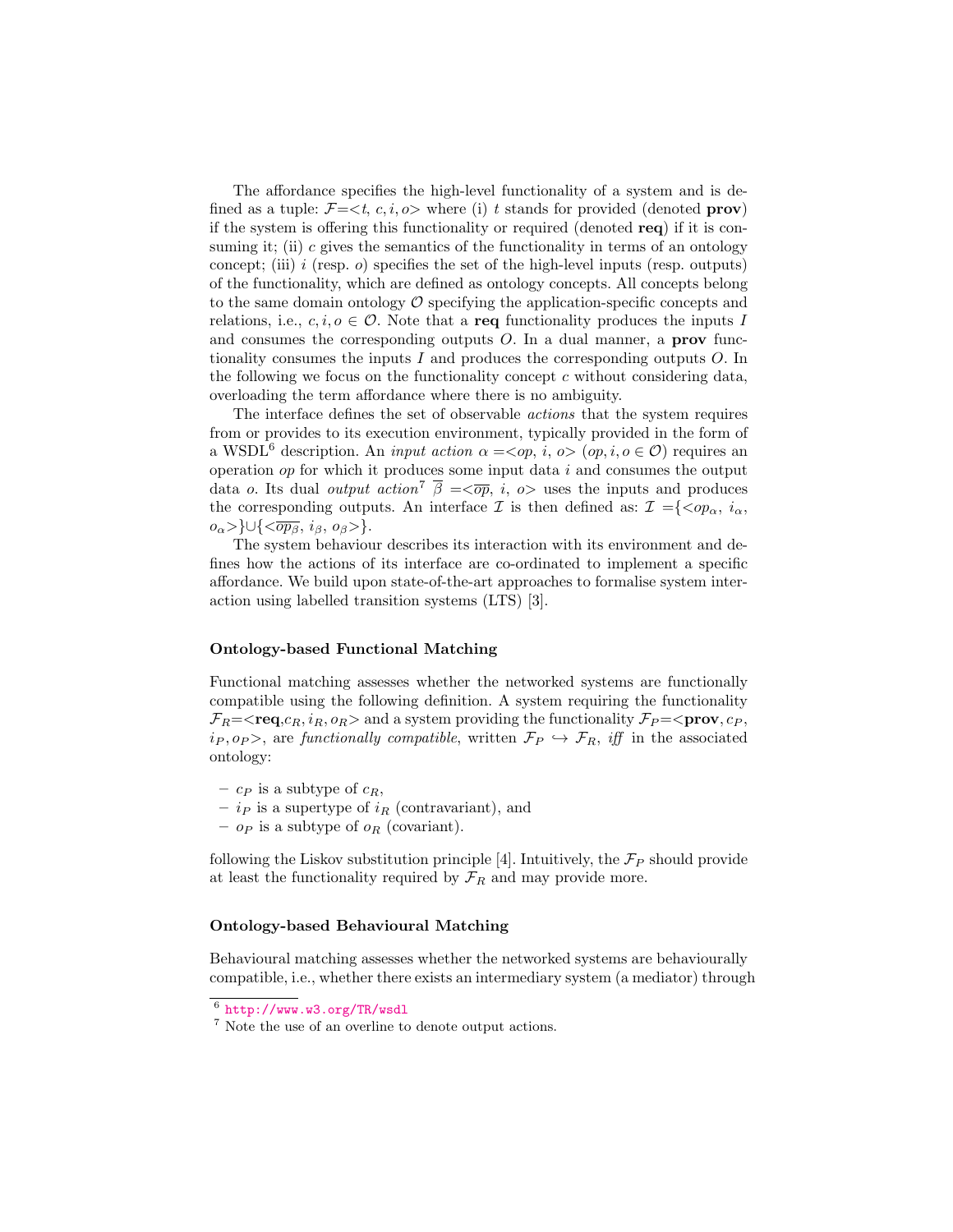which they can safely interact. Towards this end, we first infer the correspondence between the actions of the systems' interfaces so as to generate the mappings that perform the necessary translations between semantically-compatible actions. Various mappings relations may be defined, which primarily differ according to their complexity and inversely proportional flexibility. These mappings are generated according to the mediator capabilities, which includes receiving and sending messages, delaying the delivery of messages, and reasoning about the semantics of actions in order to generate actions by transforming and composing the original ones. We use an ontology-based model checking technique to explore the various possible mappings in order to produce a correctby-construction mediator that guarantees that the two systems can successfully interact. Model checking is used to assess system correctness and automatically verify concurrent systems by exhaustively exploring the state space, which may be very large due to state space explosion. Although many solutions have been proposed to alleviate this issue at runtime [5], behavioural matching remains substantially more costly than functional matching.

#### Ontology-based Mediator Synthesis

The mediator enforces interoperation between functionally and behaviourally compatible systems despite their disparities. Mediator synthesis relies on the mappings computed during behavioural matching and refines them according to the characteristics of each networked systems and to the environment.

The specification of system functionality plays a valuable role in generating emergent middleware. It has also been acknowledged as crucial in open environments [6]. However, most legacy systems only exhibit their interface description. Hence, only partial knowledge about the system can be discovered. Given the central role of the functional matching of affordances in reducing the overall computation by acting as a filter for the subsequent behavioural matching, it is important to infer additional knowledge about the functional semantics of each networked system. Toward this goal, we use machine learning to extract the affordance of networked systems.

#### 4 Affordance learning and categorisation

The problem consists in learning a *classifier* that is able to assign an affordance (specifically the functionality concept  $c$ ) to a networked system automatically. The networked system has not been seen before, and its description includes an interface expressed in WSDL, but no affordance information. Note that it is not always necessary to have an absolutely correct affordance since falselyidentified matches may be caught in the subsequent detailed checks. Indeed, the pathological case with many false positives and no false negatives is equivalent to performing no affordance matching.

Since the interface is described by textual documentation, we can capitalise on the long tradition of research in text categorisation (TC). This studies approaches for automatically enriching text documents with semantic information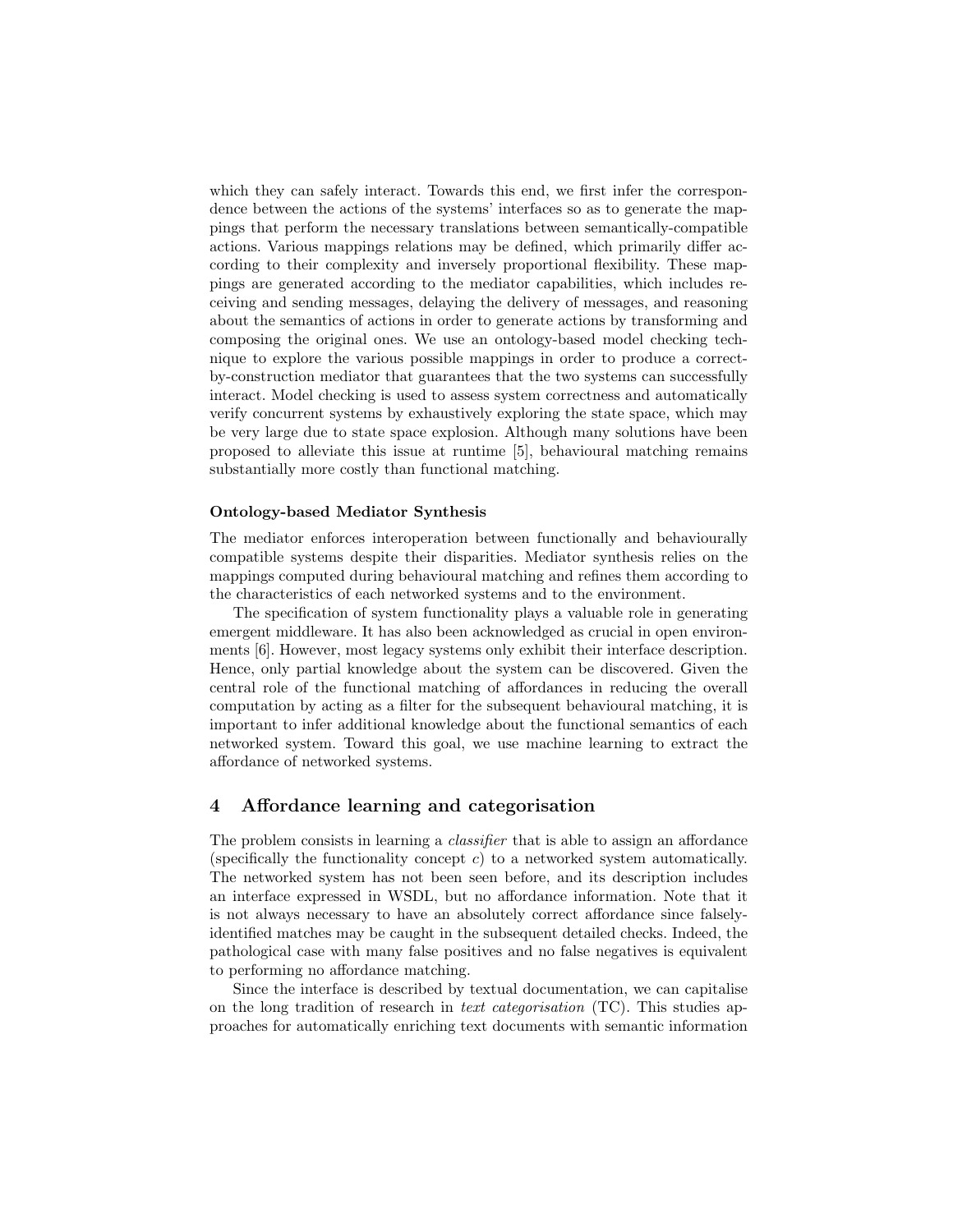(metadata). The latter is typically expressed by topic categories: thus TC proposes methods to assign documents to one or more categories. In our case, the documents to categorise are interface descriptions, and the categories correspond to affordances. The size of the taxonomy may be small in some cases, such as a binary set, e.g., {POSITIVE, NEGATIVE} when classifying a customer review as positive or negative [7], and larger in other cases, such as the various structured classification systems used in library science. The main tool for implementing modern systems for automatic document classification is machine learning applied to documents represented with vector space models.

In order to be able to apply standard machine learning methods for building categorisers, we need to represent the objects we want to classify by extracting informative features. Such features are used as indications that an object belongs to a certain category. For categorisation of documents, the standard representation of features maps every document into a vector space using the bag-of-words approach [8]. In this method, every word in the vocabulary is associated with a dimension of the vector space, allowing the document to be mapped into the vector space simply by computing the occurrence frequencies of each word. For example, a document consisting of the string "get Weather, get Station" could be represented as the vector  $(., 2, ..., 1, ..., 1, ...)$  where, e.g., 2 is the frequency of the "get" token. The bag-of-words representation is considered the standard representation underlying most document classification approaches. In contrast, attempts to incorporate more complex structural information have mostly been unsuccessful for the task of categorisation of single documents [9] although they have been successful for complex relational classification tasks [10].

However, the task of classifying interface descriptions is different from classifying raw textual documents. Indeed, the interface descriptions are semi-structured rather than unstructured, and the representation method clearly needs to take this fact into account, for instance, by separating the vector space representation into regions for the respective parts of the interface description. In addition to the text, various semi-structured identifiers should be included in the feature representation, e.g., the names of the method and input parameters defined by the interface. The inclusion of identifiers is important since:  $(i)$  the textual content of the identifiers is often highly informative of the functionality provided by the respective methods; and  $(ii)$  the free text documentation is not mandatory and may not always be present. In a WSDL interface, we may have tags and structures as illustrated by the text fragment in Figure 4.

It is clear that splitting the CamelCase identifier WeatherForecastSoap into the tokens soap, weather, and forecast would provide more meaningful and generalised concepts, which the learning algorithm can use as features. Indeed, to extract useful word tokens from the identifiers, we split them into pieces based on the presence of underscores or CamelCase; all tokens are then normalised to lowercase.

Once the feature representation is available, we use it to learn several classifiers, each of them specialised to recognise if the WSDL expresses some target semantic properties. The latter can also be concepts of an ontology. Consequently,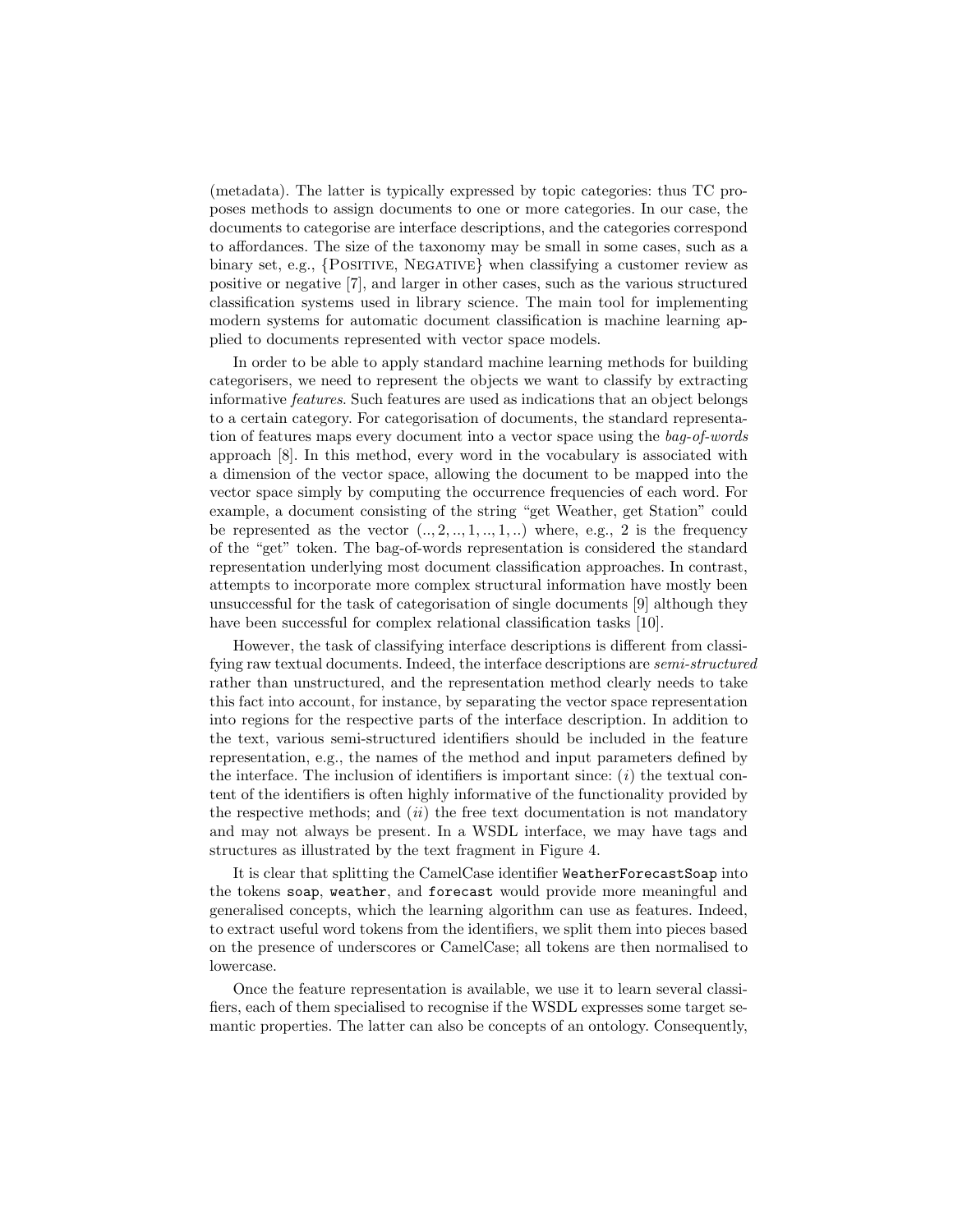```
<wsdl:portType name="WeatherForecastSoap">
 <wsdl:operation name="GetWeatherByZipCode">
    <wsdl:documentation xmlns:wsdl="http://schemas.xmlsoap.org/wsdl/">
   Get one week weather forecast for a valid Zip Code (USA)
   </wsdl:documentation>
    <wsdl:input message="tns:GetWeatherByZipCodeSoapIn" />
    <wsdl:output message="tns:GetWeatherByZipCodeSoapOut" />
  </wsdl:operation>
  <wsdl:operation name="GetWeatherByPlaceName">
    <wsdl:documentation xmlns:wsdl="http://schemas.xmlsoap.org/wsdl/">
    Get one week weather forecast for a place name (USA)
    </wsdl:documentation>
    <wsdl:input message="tns:GetWeatherByPlaceNameSoapIn" />
    <wsdl:output message="tns:GetWeatherByPlaceNameSoapOut" />
 </wsdl:operation>
</wsdl:portType>
<wsdl:portType name="WeatherForecastHttpGet">
 <wsdl:operation name="GetWeatherByZipCode">
    <wsdl:documentation xmlns:wsdl="http://schemas.xmlsoap.org/wsdl/">
    Get one week weather forecast for a valid Zip Code (USA)
    </wsdl:documentation>
    <wsdl:input message="tns:GetWeatherByZipCodeHttpGetIn" />
    <wsdl:output message="tns:GetWeatherByZipCodeHttpGetOut" />
 </wsdl:operation>
 <wsdl:operation name="GetWeatherByPlaceName">
    <wsdl:documentation xmlns:wsdl="http://schemas.xmlsoap.org/wsdl/">
    Get one week weather forecast for a place name (USA)
    </wsdl:documentation>
    <wsdl:input message="tns:GetWeatherByPlaceNameHttpGetIn" />
    <wsdl:output message="tns:GetWeatherByPlaceNameHttpGetOut" />
 </wsdl:operation>
</wsdl:portType>
<wsdl:portType name="WeatherForecastHttpPost">
 <wsdl:operation name="GetWeatherByZipCode">
    <wsdl:documentation xmlns:wsdl="http://schemas.xmlsoap.org/wsdl/">
    Get one week weather forecast for a valid Zip Code (USA)
    </wsdl:documentation>
    <wsdl:input message="tns:GetWeatherByZipCodeHttpPostIn" />
    <wsdl:output message="tns:GetWeatherByZipCodeHttpPostOut" />
 </wsdl:operation>
 <wsdl:operation name="GetWeatherByPlaceName">
    <wsdl:documentation xmlns:wsdl="http://schemas.xmlsoap.org/wsdl/">
   Get one week weather forecast for a place name (USA)
    </wsdl:documentation>
    <wsdl:input message="tns:GetWeatherByPlaceNameHttpPostIn" />
    <wsdl:output message="tns:GetWeatherByPlaceNameHttpPostOut" />
  </wsdl:operation>
</wsdl:portType>
```
Fig. 4. WSDL fragment for a weather service. Our approach treats such documents as unstructured text.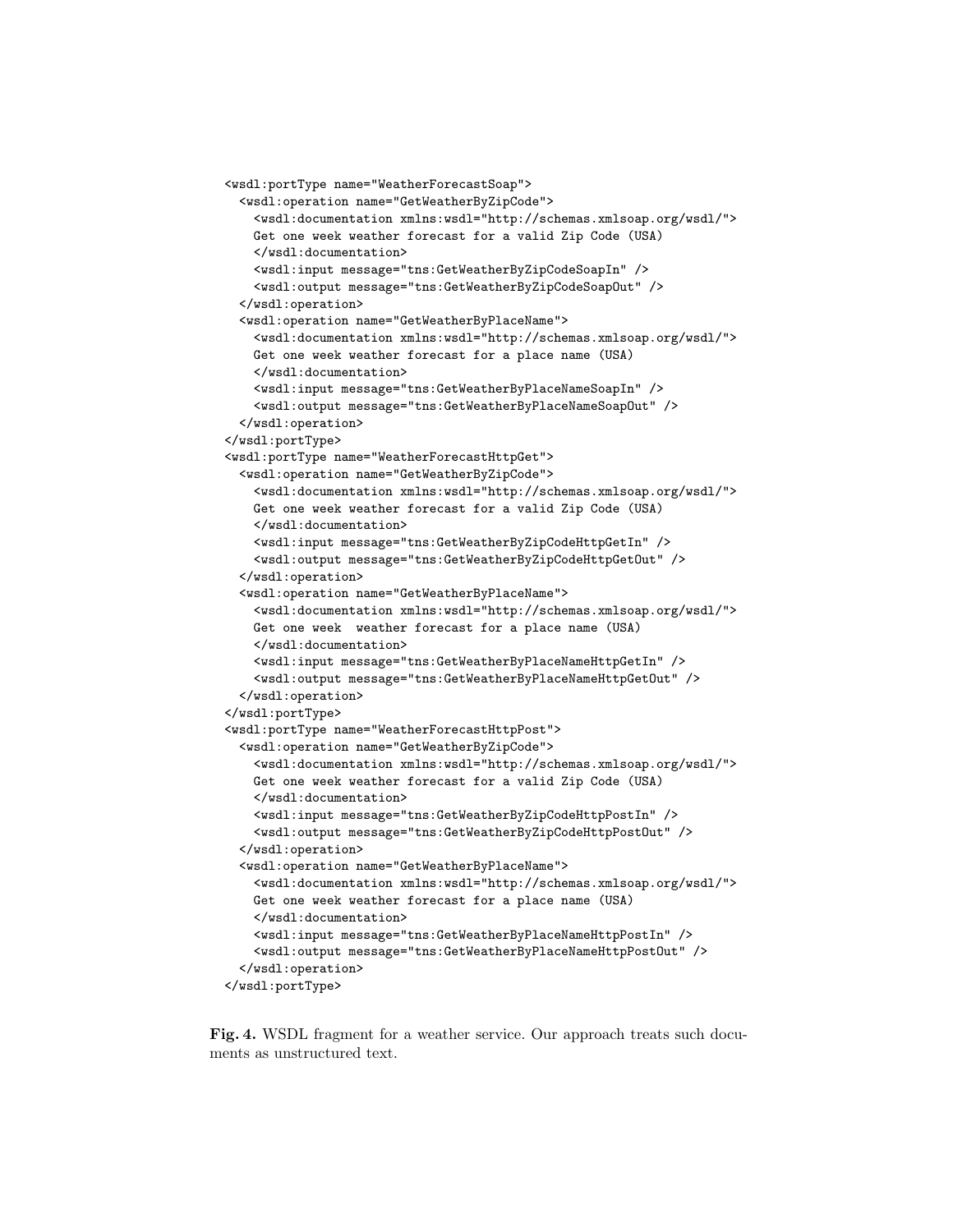| <b>Category Features</b> |                              |  |
|--------------------------|------------------------------|--|
| Stock                    | stock, list, symbol          |  |
| Weather                  | weather, zip, forecast, code |  |

Table 1. Most highly weighted features in the two-category experiment.

our algorithm may be used to learn classifiers that automatically assign ontology concepts to actions defined in NS interfaces. Of course, the additional use of domain (but at the same time general) ontologies facilitates the learning process by providing effective features for the interface representation. In other words, WSDL, domain ontologies and any other information contribute to defining the vector representation used for training the concept classifiers.

To demonstrate the validity of the approach empirically, we experimented with automatic classification of service topics. These can be used to characterise the affordance associated with an interface (i.e., using such concepts), from which it can be inferred if two NSs are implementing compatible affordances or not.

For this purpose, we collected a set of 14 WSDL descriptions to which we manually assigned two affordance labels (i.e., categories): 8 descriptions were classified as "Stock" category of Web services, i.e., dealing with stock-markets, and 6 descriptions in the "Weather" category, i.e., weather-related services. It is clear that knowing if the offered services belong to the categories above would help to determine the affordance.

The critical aspect is to find out if such categorisation can be automatically carried out by our machine learning approach. Thus we applied rigorous statistical methods for assessing its performance. In particular, we carried out a 3-fold cross-validation over the above-mentioned dataset. To train the models, we used linear support vector machines from LIBLINEAR software [11]. In all three experiments (three folds), the achieved precision was 100%, i.e., the classifier was always able to choose the right category for the unknown interface.

Additionally, we analysed which were the most important features of the adopted interface representation. For this purpose, we recall that the support vector learning procedure results in a weight vector where each dimension corresponds to the dimensions used in the feature vectors. The magnitude of these weights can be interpreted as a measure of the importance of the respective features. Table 1 shows the most highly weighted features for the two categories. As we can see, the most prominent are perfect representatives of the classes: for the "Stock" category, the algorithms has decided that stock is the most important feature, and similarly for the "Weather" category.

However, testing on only two categories may not provide realistic findings as many more concepts are typically involved in NS interfaces. Therefore, to evaluate our approach in a more concrete application scenario, we used a collection of WSDL documents available on the Web<sup>8</sup>. Note that these introduce two sources of complexities: (i) a larger number of concepts and (ii) the WSDL files

 $^8$  http://www.andreas-hess.info/projects/annotator/ws2003.html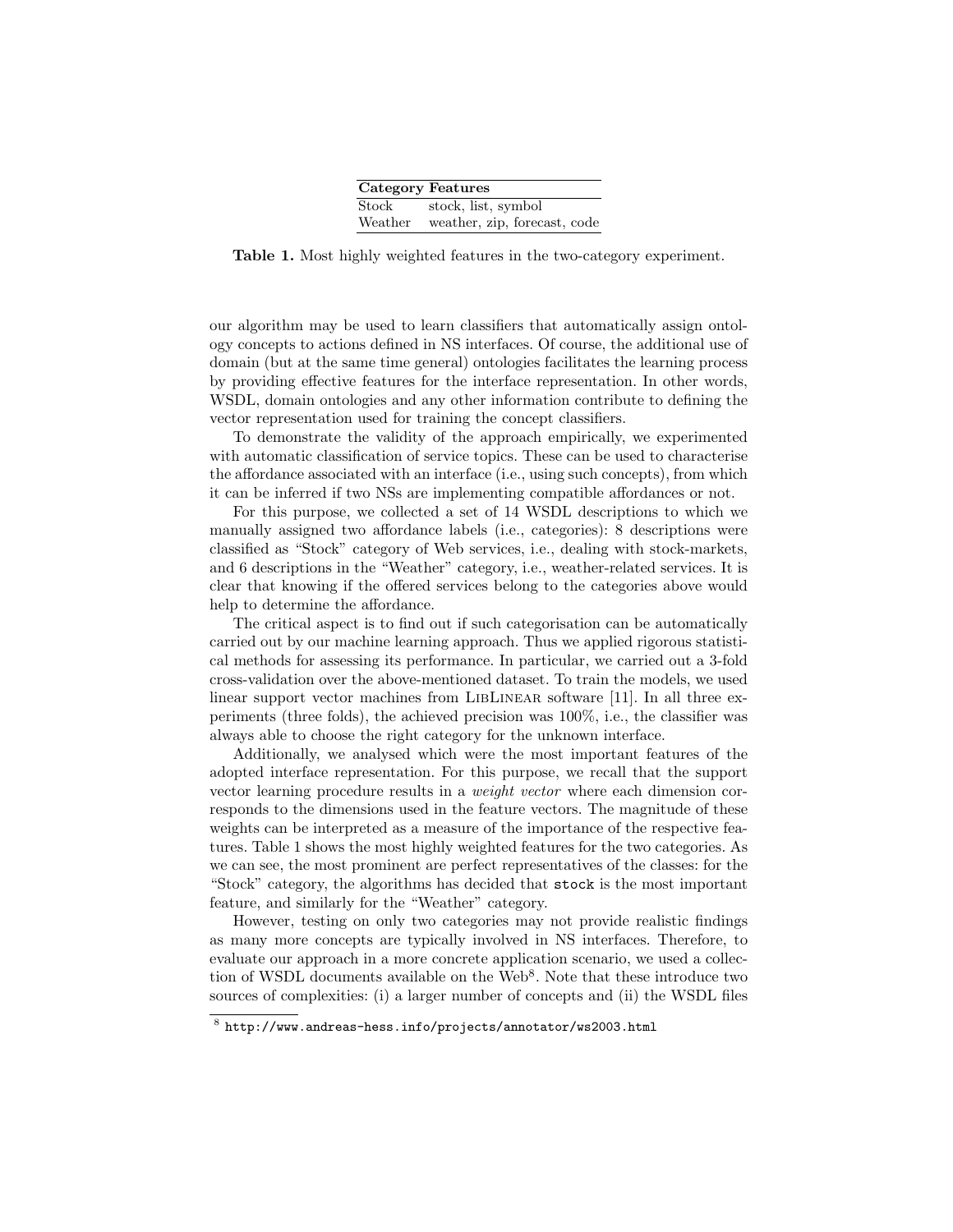| Category                        | $\boldsymbol{P}$ | $R$ $F$                   | $\boldsymbol{n}$ |
|---------------------------------|------------------|---------------------------|------------------|
| Mathematics                     |                  | 0.29 0.20 0.24 23         |                  |
| <b>Business</b>                 |                  | 0.17 0.08 0.11 46         |                  |
| Communication 0.71 0.80 0.75 49 |                  |                           |                  |
| Converter                       |                  | 0.57 0.63 0.61 65         |                  |
| CountryInfo                     |                  | 0.64 0.83 0.72 38         |                  |
| Developers                      |                  | 0.18 0.11 0.14 46         |                  |
| Finder                          |                  | $0.55$ $0.59$ $0.57$ $10$ |                  |
| Money                           |                  | 0.72 0.72 0.72 56         |                  |
| <b>News</b>                     |                  | 0.70 0.63 0.67 30         |                  |
| Web                             |                  | 0.47 0.46 0.47 39         |                  |

Table 2. Performance by category.

do not contain natural language descriptions, which clearly facilitate semantic extraction, i.e., semantic categorisation.

We selected the 10 most frequent categories for a total of 402 documents, and we trained and evaluated the classifiers using 8-fold cross-validation. In this experiment, the accuracy was 58%. Table 2 shows a detailed breakdown of the result. P indicates the precision, which is the number of documents correctly assigned to a category compared to the number that are correctly or incorrectly assigned to that category (a precision of 1 means there are no false positives). R indicates the recall, which is the number of documents correctly assigned to a category compared to the number that should be assigned to that category (a recall of 1 means there are no false negatives). For example, the "CountryInfo" category has a recall of 0.83, meaning that few documents of that category were falsely assigned to another.  $n$  indicates the number of documents manually assigned to each category while  $F = \frac{2PR}{P+R}$ , i.e., the F-measure (harmonic means between P and R).

Again, we present the most highly weighted features for each category in Table 3. As we can see, these features are highly representative of the respective categories.

In summary, in the realistic scenarios our approach decreases its effectiveness, although preserving its applicability in tasks such as automatic affordance detection. The results are promising as we achieved good accuracy using basic TC techniques to train our classifiers, although we did not use structural information and background knowledge. Also the statistical learning theory suggests greater accuracy could be achieved by increasing the size of the training data. Finally, the meaningfulness of the features selected by the classifier demonstrate that it can easily derive the best properties, alleviating the designer from the burden of manual selection.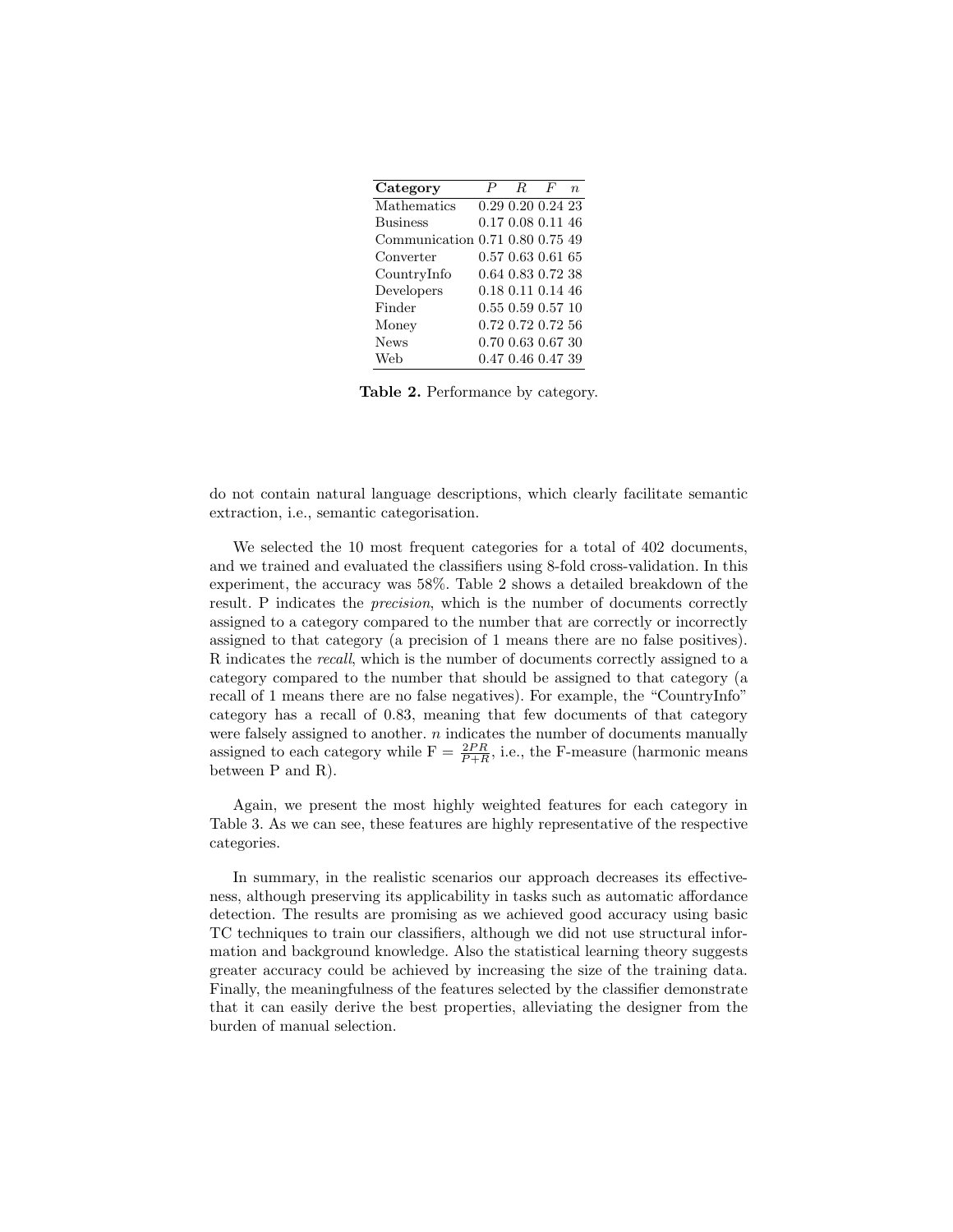| Category        | Features                                    |
|-----------------|---------------------------------------------|
| Mathematics     | calculator, previous, at, value             |
| <b>Business</b> | description, chart, parent, n               |
|                 | Communication send, message, email, subject |
| Converter       | to, translate, unit, my                     |
| CountryInfo     | country, state, zip, postal                 |
| Developers      | reverse, text, case, generate               |
| Finder          | whois, who, iwhois, results                 |
| Money           | stock, amount, card, currency               |
| <b>News</b>     | news, quote, day, daily                     |
| Web             | key, name, valid, d                         |

Table 3. Most highly weighted features in the ten-category experiment.



Fig. 5. Performance of matching with 0, 2, and 4 affordances.

## 5 Evaluation

Having shown that automatic service categorisation on the basis of interface descriptions is indeed feasible, we must now show that the affordances provided by the categorisation result in the expected benefit to discovery. The purpose of introducing affordances is to filter the number of service pairs for behavioural matching with a relatively efficient semantic check, and hence to reduce the overall time taken to conduct matchmaking when services are discovered.

After performing training offline, we integrated the trained classifier into the Discovery Enabler, which is responsible for matching pairs of networked systems. The Discovery Enabler invokes the classifier when it discovers a networked system that does not have an affordance. We then measured the time taken by the Discovery Enabler to perform matchmaking with and without the classifier.

Figure 5 shows the time taken to perform matchmaking after the sequential discovery of the given number of networked systems (up to 10). The results are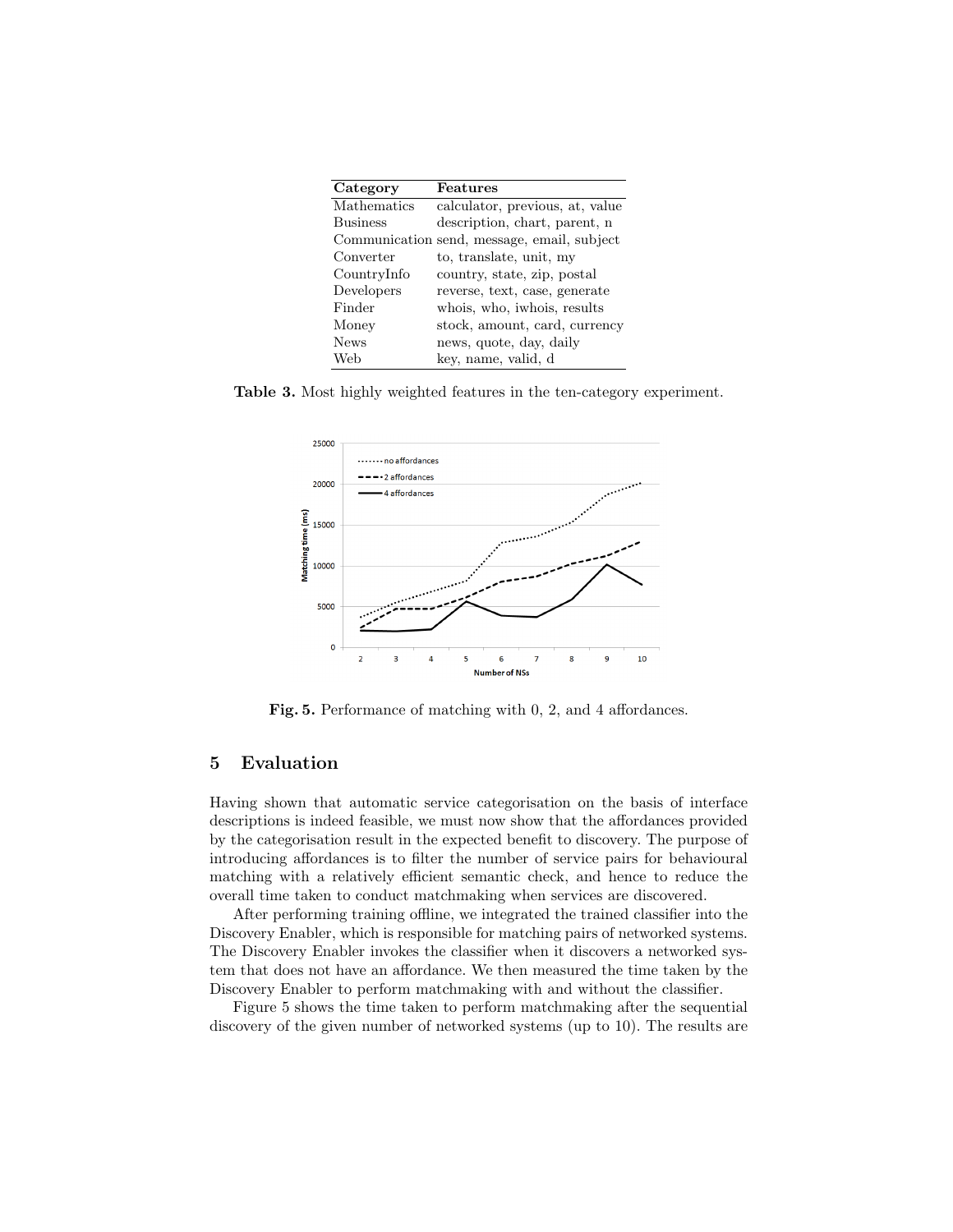

Fig. 6. Performance of matching after discovering 10 networked systems.

averaged over ten runs. The line with the steepest average gradient shows the time taken when no affordances are used, and so no categorisation takes place. Matchmaking in this case involves performing behavioural matching for every possible pair, i.e.  $n^2$  checks for n NSs. The other lines show the time taken when the services are automatically categorised into two and four affordances respectively. Having just two affordances reduces the number of behavioural checks to  $\frac{n^2}{2}$  $\frac{n^2}{2}$  and adds  $n^2$  semantic checks. In the results, we find two affordances gives a  $32\%$  reduction in the matching time, and four affordances gives a further 37% reduction.

When two or three systems have been discovered, in the case with four affordances, we do not yet expect any matches. In fact the results show an almost constant time, around 2 seconds, for matching when no matches are found. This delay represents the overhead inherent in our prototype implementation of discovery resulting from parsing WSDL and BPEL and other steps internal to discovery.

Figure 6 shows the reduction in matching time as the number of affordances increases towards the number of systems. It can be observed that the worst case time involves one affordance or none, and the best case involves as many affordances as there are networked systems (no semantic matches will be found and so no behavioural checks will be required). This suggests that the domain ontology (taxonomy) in which the affordances are defined should be as detailed as possible. Note however that increasing the number of affordances can decrease the accuracy of categorisation as features (tokens in interface descriptions) become increasingly ambiguous. This effect can be seen to an extent in the second categorisation experiment with 10 categories compared to 2 categories in the first experiment.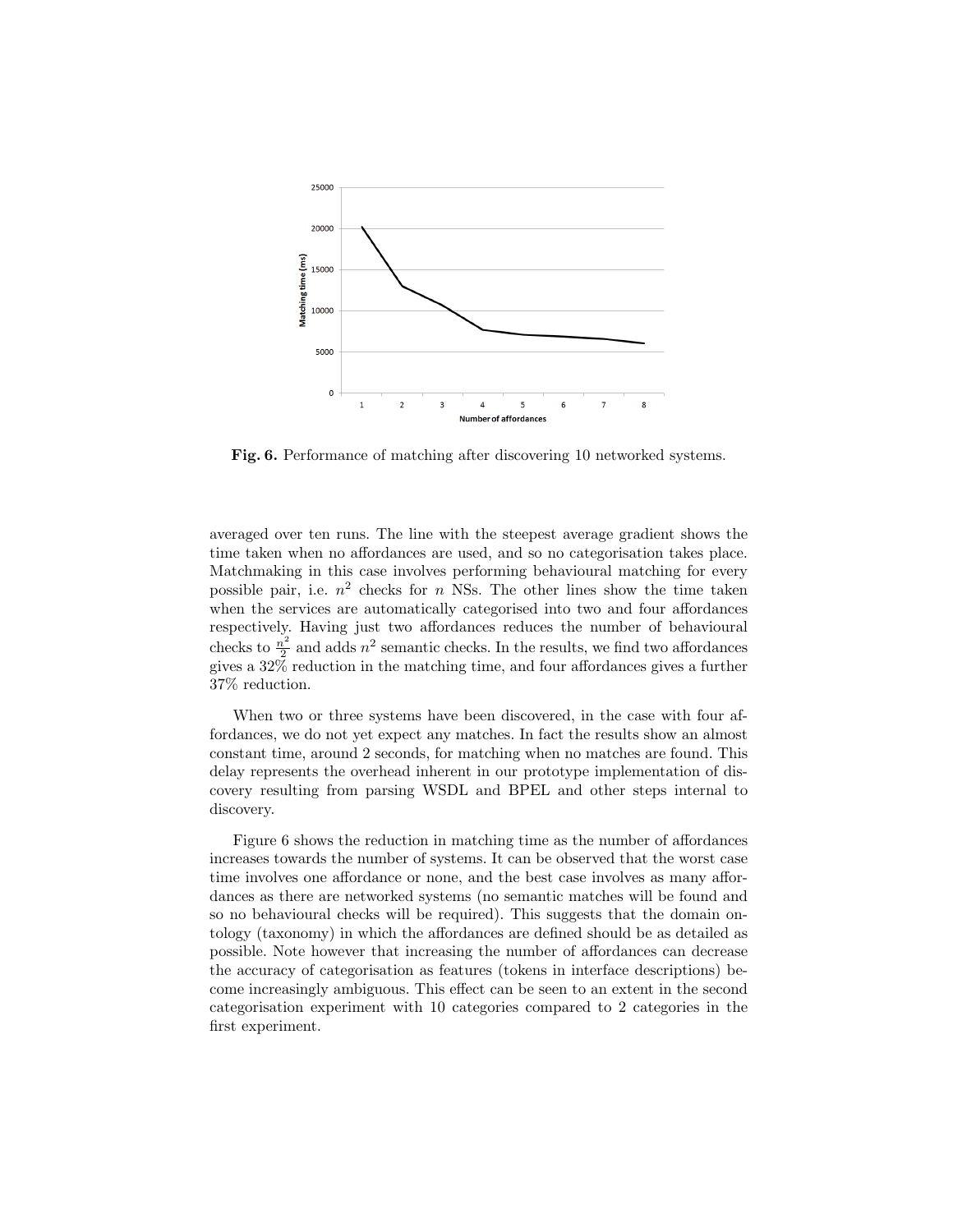# 6 Related work

Interoperability is a well known problem and its investigation has been done in many research contexts. For instance, in the form of supervisory control synthesis [16], discrete controller synthesis [17], component adaptors [18], protocol conversion [19,20,21], converter synthesis [22] to mention some. A work related to our mediator synthesis approach is the seminal paper by Yellin and Strom on protocol adaptor synthesis [23] that proposes an adaptor theory to characterise and solve the interoperability problem of augmented interfaces of applications.

In more recent years increasing attention has been paid in the Web Service area to business process integration and automatic mediation, e.g., [24,25,26,27], which are related to our synthesis of mediators in some aspects. Among them, it is worth mentioning the paper [28] on behavioural adaptation because it proposes a matching approach based on heuristic algorithms to match services for the adapter generation taking into account both the interfaces and the behavioural descriptions. Moreover, the Web services community has been also investigating how to support service substitution to enable interoperability with different implementations of a service (e.g., due to evolution or provision by different vendors). While early work has focused on semi-automated, design-time approaches [26,29], latest work concentrates on automated, run-time solutions [30,31]. This latter relates to our work because of the exploitation of ontologies to reason about interface mapping and the synthesis of mediators according to such mapping.

Despite the wide range of discovery protocols that heavily rely on semantic annotations to perform service matchmaking [12,13] there are few implementations that do not assume that these services advertise their semanticallyannotated descriptions. The METEOR-S Framework [14] is able to assign semantic concepts to web services by considering their WSDL descriptions but without taking into account the unstructured data potentially available within the documentation tag that can give more information about the category the web service belongs to. Instead of attaching a category concept to a web service, SAWSDL-MX2 [15] evaluates the similarity between a pair of web services based on both structured and unstructured information included in their interfaces using support vector machines. This approach is the closest to ours but is clearly not scalable especially when considering environments where services may continuously be discovered.

Moreover, these approaches only consider the functionalities of the systems to perform discovery, which may result in a false positive matching either due to the imprecision of the learning process or because the behaviour has not been considered. In our approach, the affordance matching is complemented with behavioural matching so as to match pairs of systems more accurately. Indeed, when two systems match we are able to synthesise a mediator that ensures their interoperation.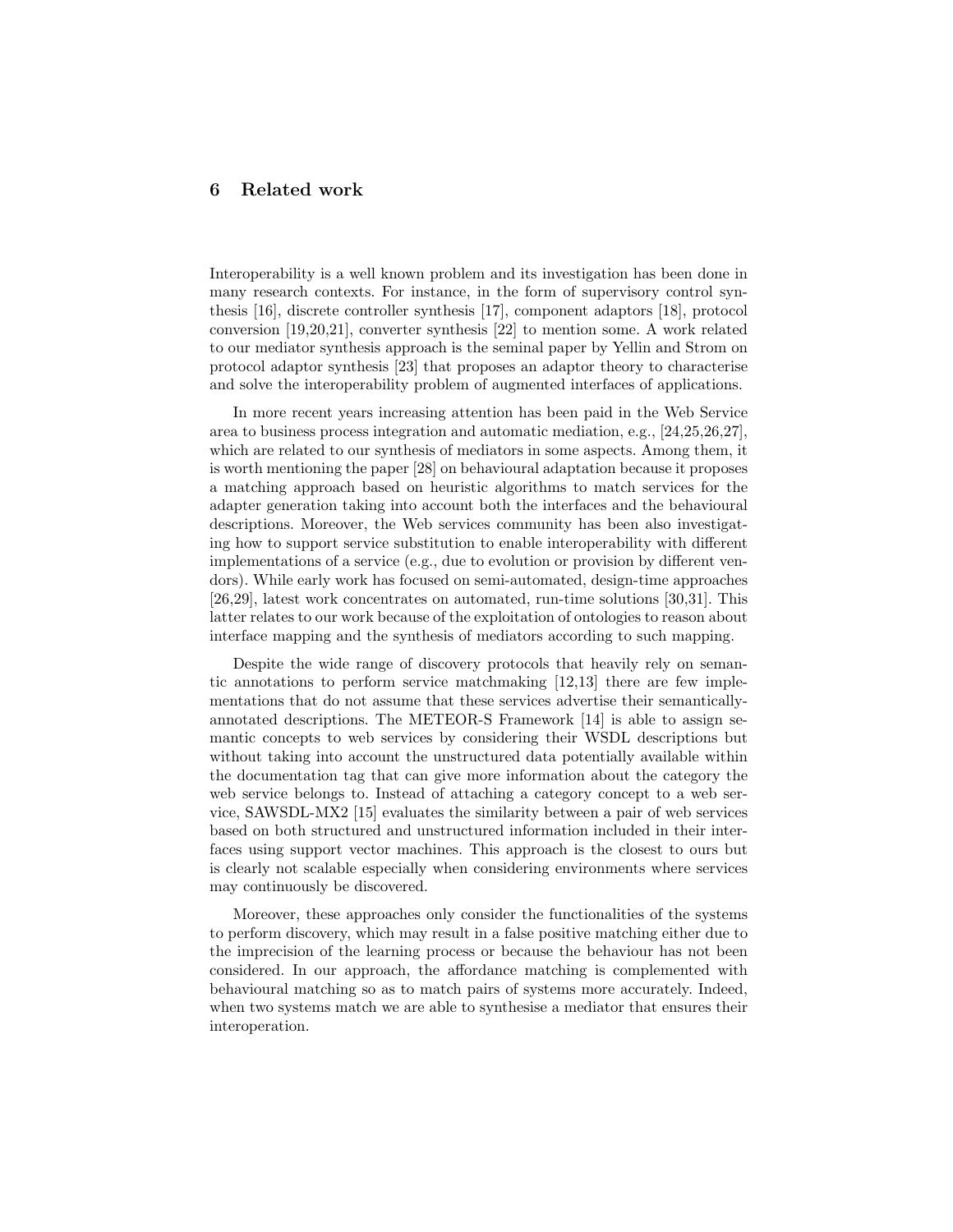# 7 Conclusions

The work we have described here aims to overcome a limitation of legacy discovery mechanisms, namely that they do not provide a high-level semantic description of a system's functionality (that we call an affordance). Through the application of support vector machines for text categorisation, we have shown that the burden of categorising systems, that is, determining their high-level functional semantics, can be lifted from the engineer and performed automatically with reasonable accuracy. The cases of inaccuracy can be divided into false positives, where two NSs have been assigned the same affordance when in fact they do not match, and false negatives, where two matching NSs are assigned different affordances and hence no attempt to connect them will be made. Minimising the number of false negatives (i.e. maximising recall) is hence critical for CONNECT. Greater accuracy may be achieved by finding more nuanced features, such as the structure of the document or token proximity, on which to base the categorisation.

Given such categorisation, affordance matching allows us to reduce the number of behavioural checks performed, and thus increase the performance of the matchmaking process as a whole. Our results show that the gain is relative to the number of affordances, with just two affordances providing a 32% performance increase. This performance increase benefits our overall aim in the CONNECT project, which is to provide solutions for interoperability at runtime, thus requiring efficient runtime mechanisms to identify compatibility and find solutions for overcoming incompatibilities.

In future work, we plan to investigate features that improve the accuracy of the categorisation, and apply categorisation in other specific areas of Connect. For example, it is desirable for each operation in an interface (as well as the interface as a whole) to give its semantics through an associated ontology concept. The approach taken in this paper may prove applicable to this problem.

## Acknowledgements

This research has been supported by the EU FP7 projects: CONNECT – Emergent Connectors for Eternal Software Intensive Networking Systems (project number FP7 231167), EternalS – "Trustworthy Eternal Systems via Evolving Software, Data and Knowledge" (project number FP7 247758) and by the EC Project, LivingKnowledge – "Facts, Opinions and Bias" in Time (project number FP7 231126).

## References

1. Blair, G.S., Bennaceur, A., Georgantas, N., Grace, P., Issarny, V., Nundloll, V., Paolucci, M.: The role of ontologies in emergent middleware: Supporting interoperability in complex distributed systems. In: Middleware'11. (2011)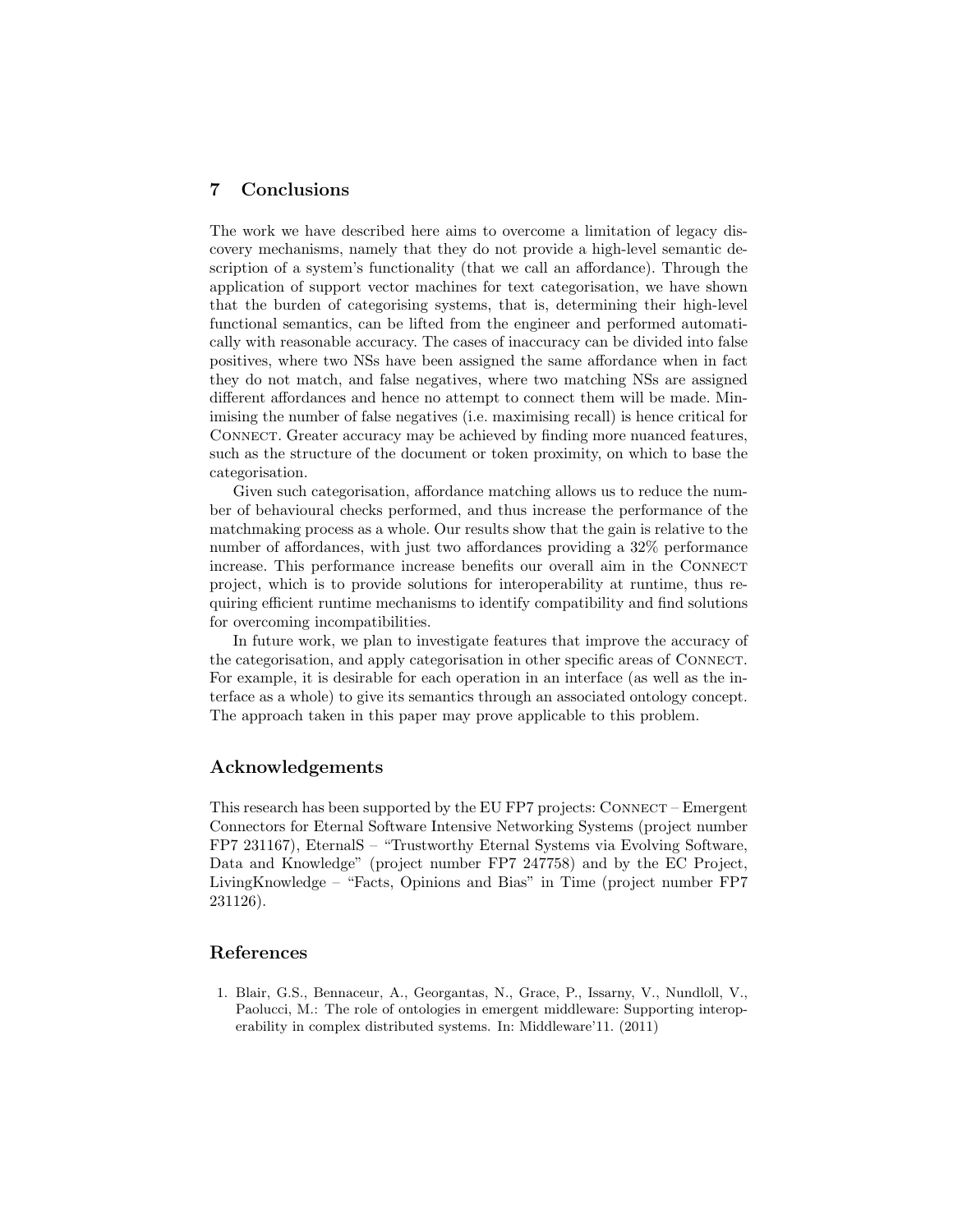- 2. Baader, F., Calvanese, D., McGuinness, D.L., Nardi, D., Patel-Schneider, P.F.: The Description Logic Handbook. Cambridge University Press (2003)
- 3. Keller, R.M.: Formal verification of parallel programs. Commun. ACM (1976)
- 4. Liskov, B.: Keynote address data abstraction and hierarchy. In: Addendum to the proceedings on Object-oriented programming systems, languages and applications (Addendum). OOPSLA '87, New York, NY, USA, ACM (1987) 17–34
- 5. Calinescu, R., Kikuchi, S.: Formal methods @ runtime. In: Monterey Workshop. (2010) 122–135
- 6. Baresi, L., Di Nitto, E., Ghezzi, C.: Toward open-world software: Issue and challenges. Computer (2006)
- 7. Pang, B., Lee, L., Vaithyanathan, S.: Thumbs up? Sentiment classification using machine learning techniques. In: Proceedings of the 2002 Conference on Empirical Methods in Natural Language Processing, University of Pennsylvania, United States (2002) 79–86
- 8. Salton, G., Wong, A., Yang, C.S.: A vector space model for automatic indexing. Technical Report TR74-218, Department of Computer Science, Cornell University, Ithaca, New York (1974)
- 9. Moschitti, A., Basili, R.: Complex linguistic features for text classification: A comprehensive study. In: Proceedings of the 26th European Conference on Information Retrieval Research (ECIR 2004), Sunderland, United Kingdom (2004) 181–196
- 10. Moschitti, A.: Kernel methods, syntax and semantics for relational text categorization. In: Proceedings of ACM 17th Conference on Information and Knowledge Management (CIKM), Napa Valley, United States (2008)
- 11. Fan, R.E., Chang, K.W., Hsieh, C.J., Wang, X.R., Lin, C.J.: Liblinear: A library for large linear classification. Journal of Machine Learning Research 9 (2008) 1871–1874
- 12. Li, H., Du, X., Tian, X.: A wsmo-based semantic web services discovery framework in heterogeneous ontologies environment. In: KSEM. (2007) 617–622
- 13. Pirr`o, G., Trunfio, P., Talia, D., Missier, P., Goble, C.A.: Ergot: A semantic-based system for service discovery in distributed infrastructures. In: CCGRID. (2010) 263–272
- 14. Oldham, N., Thomas, C., Sheth, A.P., Verma, K.: Meteor-s web service annotation framework with machine learning classification. In: SWSWPC. (2004) 137–146
- 15. Klusch, M., Kapahnke, P., Zinnikus, I.: Sawsdl-mx2: A machine-learning approach for integrating semantic web service matchmaking variants. In: ICWS. (2009) 335–342
- 16. Brandin, B., Wonham, W.: Supervisory control of timed discrete-event systems. IEEE Transactions on Automatic Control 39(2) (1994)
- 17. Ramadge, P., Wonham, W.: Supervisory control of a class of discrete event processes. Siam J. Control and Optimization 25(1) (1987)
- 18. Bracciali, A., Brogi, A., Canal, C.: A formal approach to component adaptation. J. Syst. Softw. 74 (2005)
- 19. Calvert, K.L., Lam, S.S.: Formal methods for protocol conversion. IEEE Journal on Selected Areas in Communications 8(1) (1990) 127–142
- 20. Lam, S.S.: Correction to "protocol conversion". IEEE Trans. Software Eng. 14(9) (1988) 1376
- 21. Okumura, K.: A formal protocol conversion method. In: SIGCOMM. (1986) 30–37
- 22. Passerone, R., de Alfaro, L., Henzinger, T.A., Sangiovanni-Vincentelli, A.L.: Convertibility verification and converter synthesis: two faces of the same coin. In: Proceedings of the 2002 IEEE/ACM international conference on Computer-aided design. ICCAD '02 (2002) 132–139